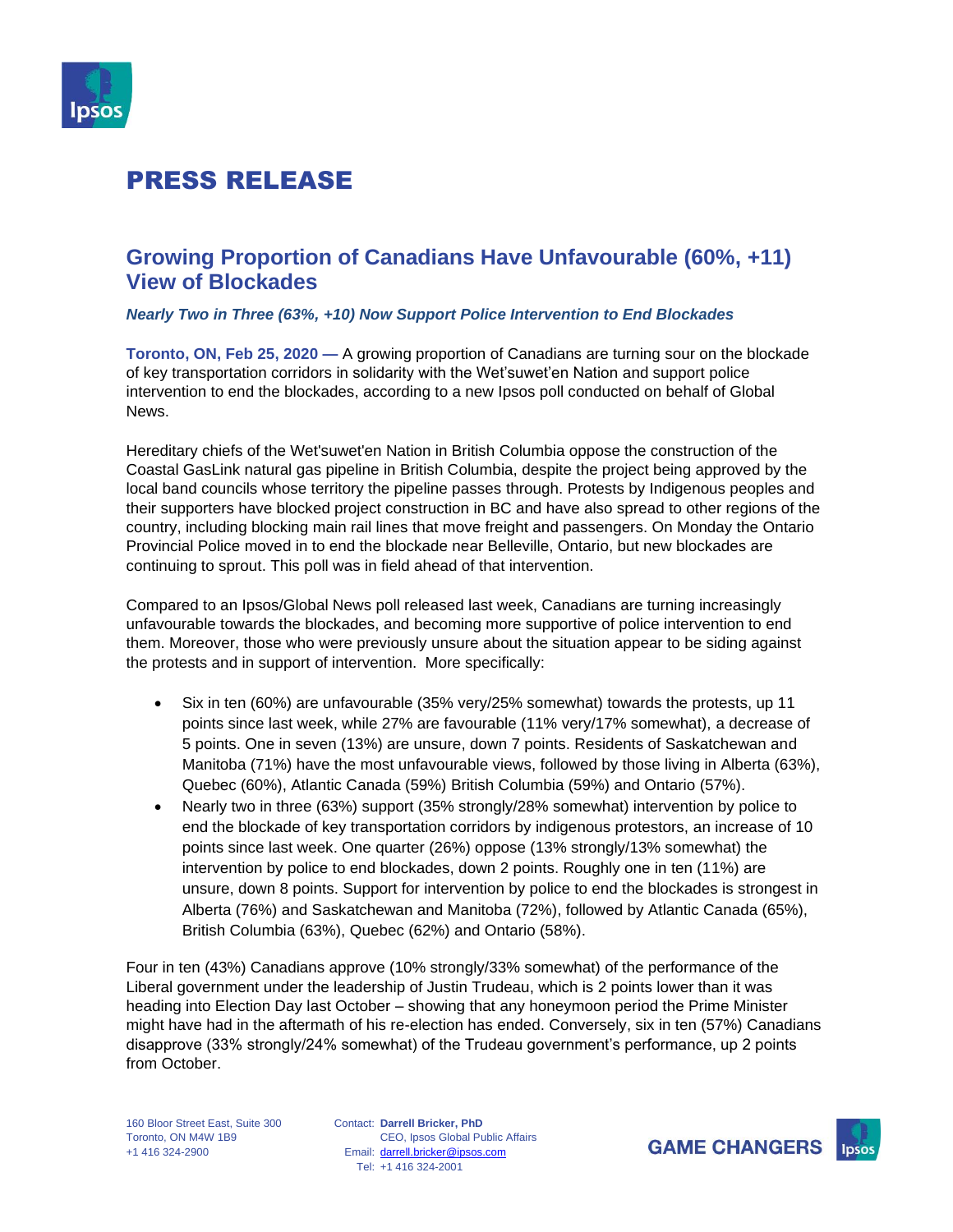

Regionally, Canadians are not aligned. Nearly half (49%) of Quebecers approve of the government's performance under Justin Trudeau, while Canadians residing in British Columbia (47%), Ontario (44%) Atlantic Canada (43%), Saskatchewan and Manitoba (36%) and Alberta (22%) are not as approving. Approval is significantly higher among adults under the age of 35 (54%) than among those aged 35-54 (40%) or 55+ (36%).

Underscoring the difficulty of the situation for the Prime Minister, those who approve of the performance of the Trudeau government are split on their views of these protests and how to deal with them. Among those who approve of the government's performance in general, 39% are favourable towards the protests and 48% are unfavourable towards them. However, over half (55%) of those who approve of the Trudeau government support police intervention while 34% oppose it, showing some division among the ranks of Trudeau supporters.



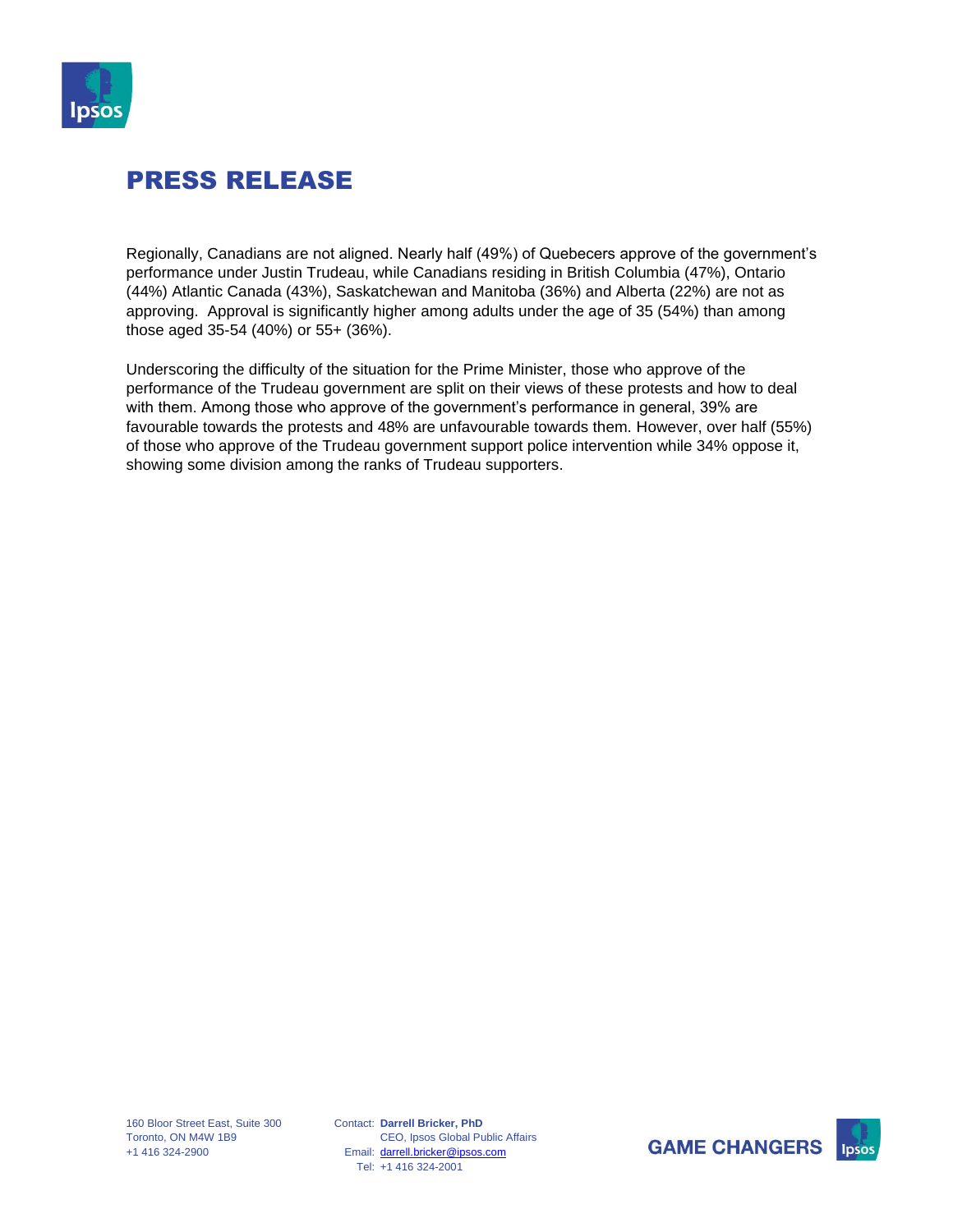

#### **About the Study**

These are some of the findings of an Ipsos poll conducted between February 21 and 24, 2020, on behalf of on behalf of Global News. For this survey, a sample of 1300 Canadians aged 18+ was interviewed online. Quotas and weighting were employed to ensure that the sample's composition reflects that of the Canadian population according to census parameters. The precision of Ipsos online polls is measured using a credibility interval. In this case, the poll is accurate to within  $\pm 3.2$ percentage points, 19 times out of 20, had all Canadians aged 18+ been polled. The credibility interval will be wider among subsets of the population. All sample surveys and polls may be subject to other sources of error, including, but not limited to coverage error, and measurement error.

#### **For more information on this news release, please contact:**

Darrell Bricker, PhD CEO, Ipsos Global Public Affairs +1 416 324-2001 [darrell.bricker@ipsos.com](mailto:sean.simpson@ipsos.com)